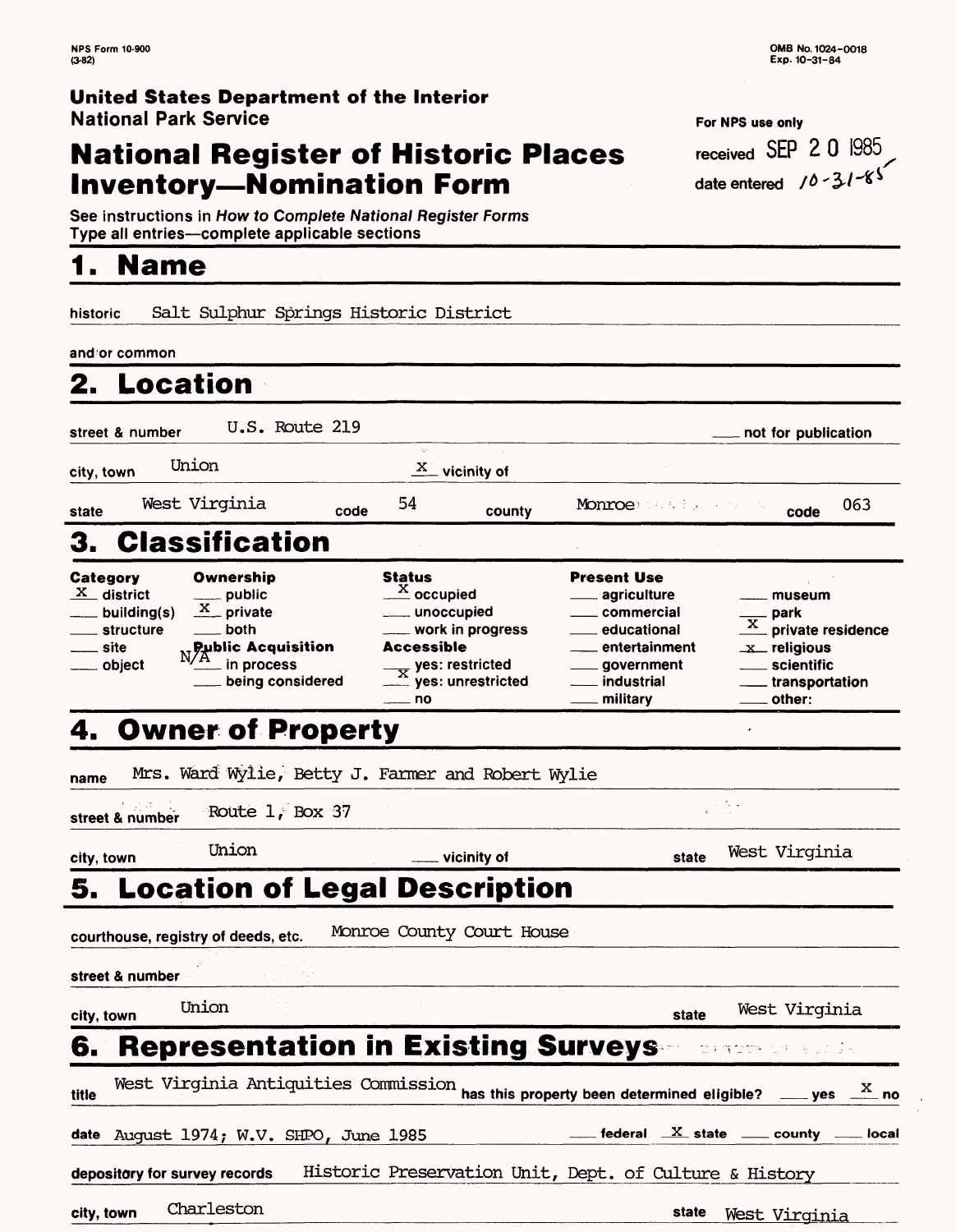## **7. Description**

**Describe the present and original (if known) physical appearance**

The Salt Sulphur Springs Historic District is located on U.S. Route 219 two miles southwest of Union, West Virginia, the county seat of Monroe County.

The complex of buildings and spring sites which is commonly called the Old Salt Sulphur Springs Resort, or "Old Salt", survives as one of the largest native stone pre-Civil War groupings in West Virginia. Five of the seven buildings are of rubble limestone construction. By reason of the resort's great popularity during the decades before the Civil War, several ancillary structures, cabins, and park/lawn buildings, such as springhouse pavilions (open-air, columned structures), once stood on the grounds. The fragile nature of these buildings led to their deterioration and loss when the resort declined in popularity after the Civil War. The 19th-century clientele who enjoyed, the facilities, however, came to take the "cure", as the spring waters were commonly believed to possess considerable medicinal benefits. Many guests occupied their leisure time on the grounds by playing lawn tennis, croquet, or riding horses. By the 1830's the resort was equipped to handle, and frequently served, upwards of a thousand or more guests (1439 in 1838). Despite business setbacks caused by the Civil War, Salt Sulphur regained some of its former popularity after 1882. The book on West Virginia published by the West Virginia Commission of the Louisiana Purchase Exposition in 1904, gives the following account of Salt Sulphur:

> The Salt Sulphur Springs on Indian creek, near the town of Union in Monroe County, have been for many years a favorite resort. They are surrounded by beautiful mountain scenery and are reached by driving over a splendid road fourteen miles from Fort Spring Station on the Chesapeake and Ohio Railway. In addition to the Salt Sulphur Springs, there is an Iodine Spring, a Sweet Sulphur Spring, and a Chalybeate Spring; thus affording an opportunity for a variety of treatment, but it is not so much a resort for invalids as for those who desire rest and recreation.

> The "Old Salt" is like a hospitable manor of the old regime; with its beautiful park through which, under magnificent forest trees, a clear stream flows. On the wide porches of its spacious, comfortable, and substantial buildings, the days are always cool.

> The hotel and cottages are built of stone, and contain roomy and comfortable apartments, nicely furnished and easy of access. The wide and lofty ball room, with its splendid floor, is a superb place for dancing. A neat little stage, with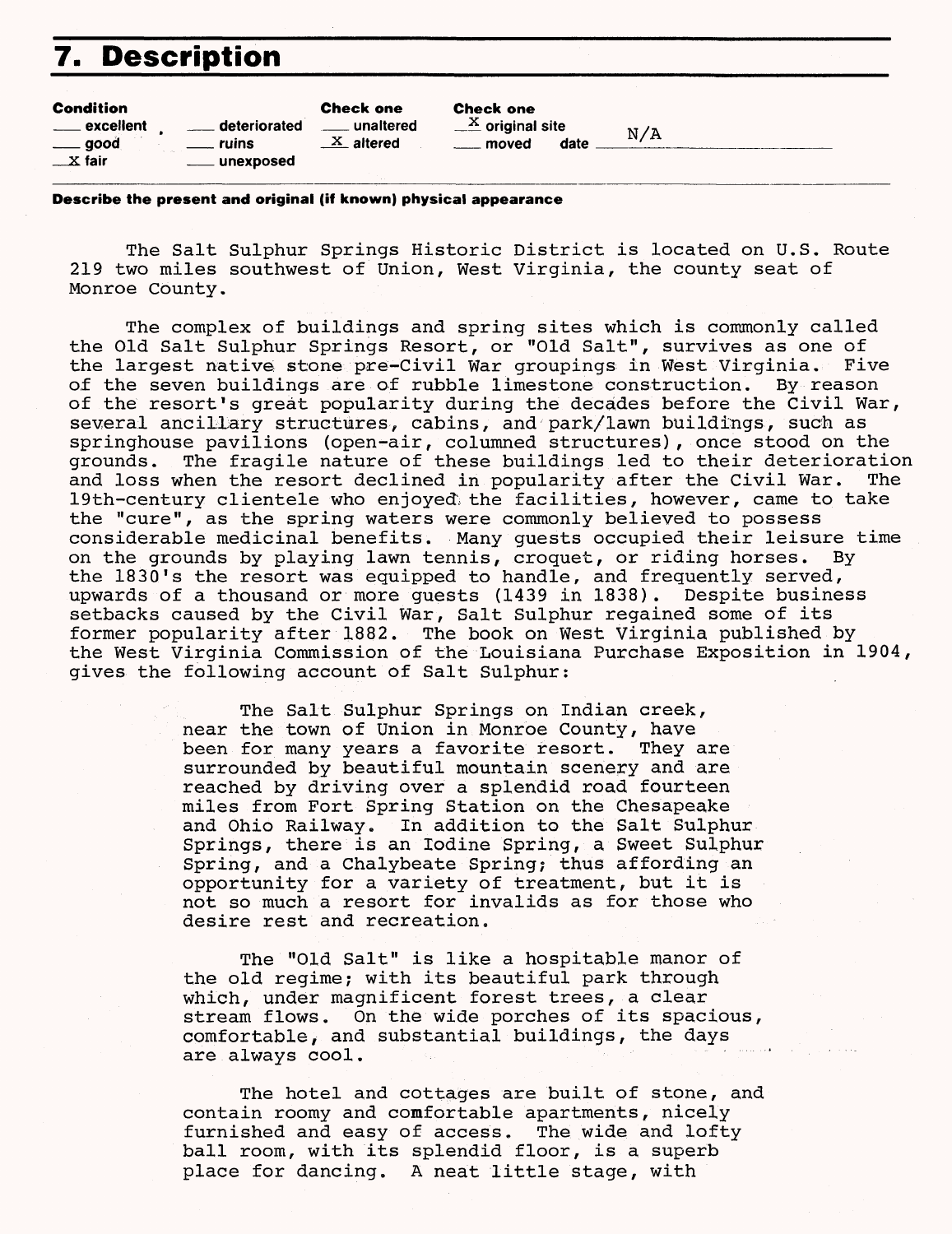## **National Register of Historic Places Inventory-Nomination Form**

<u> Timografi</u> <u>mamatan a</u> in katalog a

**Continuation sheet** Salt Sulphur Springs **Item number 7\_\_\_\_\_\_\_\_\_Page 2**

several sets of scenery and a large assortment of costumes, is always ready for amateur theatricals... Adjoining it, are eleven acres of most beautiful<br>lawn. The elevation is two thousand feet above The elevation is two thousand feet above sea level.

All buildings contribute to the significance of the historic district. Because of design similarities and a common period of construction, all of the buildings at Salt Sulphur relate to each other. The following resources are part of the historic district:

1. Old Stone Hotel - c. 1816-20. Built by John Fullen, Sr., of Lexington, Virginia, the native limestone rubble 2 story edifice measures 80 ft. long and 35 ft. deep. The principal chamber is the ballroom which measures 43 ft. long, 31 ft. deep and 15 ft. high. On the east end is a musicians' balcony 15 ft. long and 5 ft. wide. On the east side of the main building is a wing which may predate the main unit.

A front elevation two-story portico with seven Roman Doric columns may have been built during the late 19th or early 20th-century.

- 2. Brick Cottages The two-story brick cottages (2 survive of the original 5), each measuring 33 by 38 feet, stand on a hillside north and east of the main stone hotel. The cottages are of the Greek Revival style and date to the 19th-century (probable mid-century construction). Each floor contains four commodious rooms. The single-bay, 2-story galleries at the front elevations are of the 20th-century; they replaced onestory full front verandas.
- 3. Stone Church c. 1836. The stone church, on the west side of Route 219, is a one-room, gable-roofed structure with a wooden belfry crowned with a steep pyramidal spire. The stone church is 30 feet by 40 feet. It was deeded to the Episcopal Church by the Salt Sulphur Springs Company and signed by John W.M. Appleton which was dated April 23, 1907. At the present time services are held in the church monthly. Local tradition has it that the church was built from contributions of South Carolinians. South Carolinians or not, cannot be ascertained, but it was built with funds contributed by guests at the Springs who saw a need for worship. Episcopal services were held generally on Sunday mornings, and Presbyterian services

**NPS Form 10-900-a**  $0.4900 \text{ a}$   $0.4900 \text{ a}$   $0.490 \text{ a}$   $0.490 \text{ a}$   $0.490 \text{ a}$   $0.490 \text{ a}$   $0.490 \text{ a}$   $0.490 \text{ a}$   $0.490 \text{ a}$   $0.490 \text{ a}$   $0.490 \text{ a}$   $0.490 \text{ a}$   $0.490 \text{ a}$   $0.490 \text{ a}$   $0.490 \text{ a}$   $0.49$ **(3-82)** Expires 10-31-87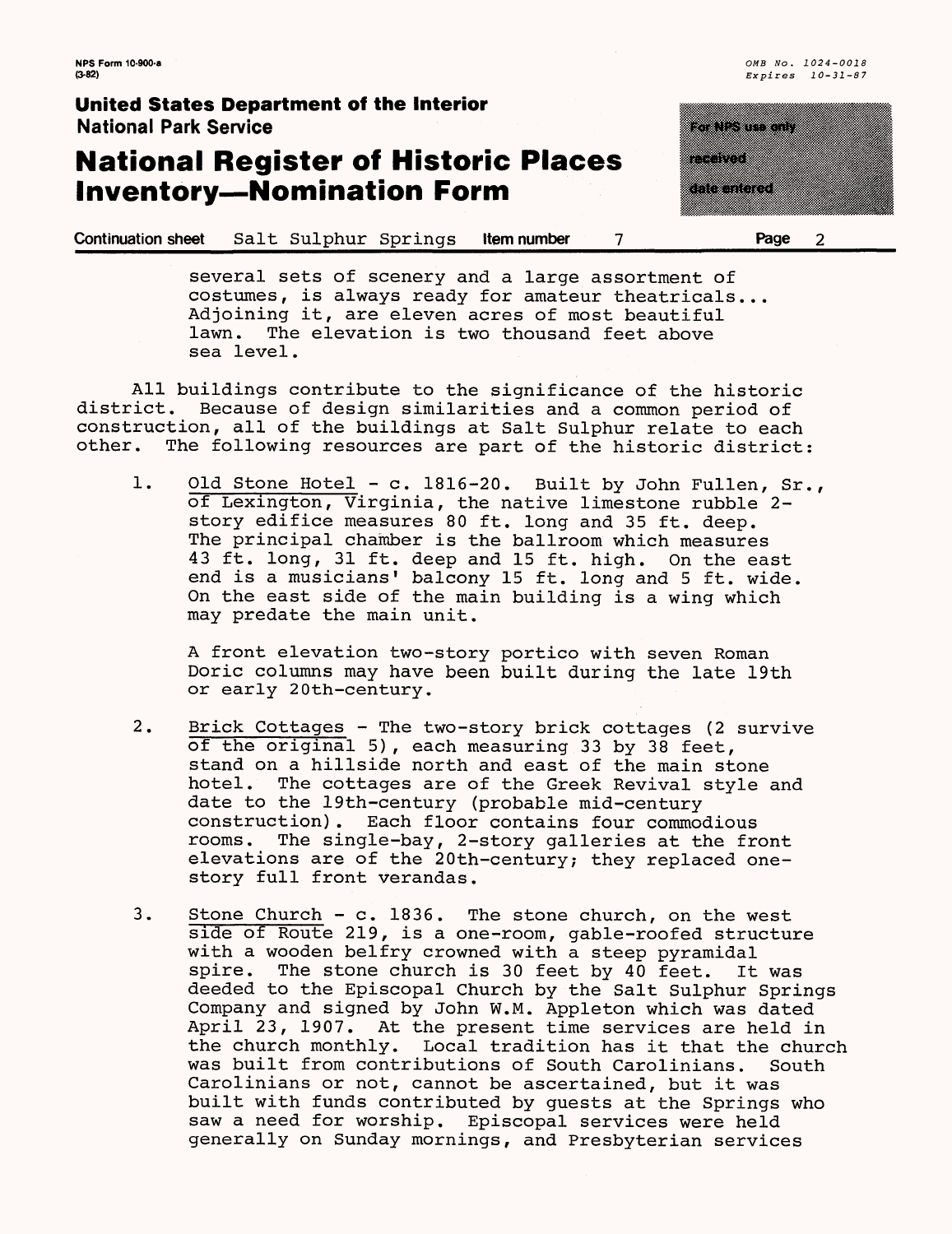## **National Register of Historic Places Inventory—Nomination Form**

zette eta estable

**(3-82)** *Expires 10-31-87*

883 - 1910

**Continuation sheet** Salt Sulphur Springs **Item number 7\_\_\_\_ Page 3**

were held in the afternoon. The church seems to have been used by all denominations from the beginning.

- 4. Stone Store Building 1820. One of the oldest buildings still standing is the store building which was used as a general store in conjunction with the post office which was commissioned in 1827. This building is 45 feet by 30 feet with a 2-tier porch running the full length of the building.
- 5. Stone Bath House Of stone limestone rubble (all stone used at Salt Sulphur was locally quarried), the bath house was built about 1820.
- 6. Stone Spring House C. 1820. Located near the main entrance to Salt Sulphur, and adjacent to the bath house, is the stone spring house. From the diary of Edward Hill, who visited the springs in 1846, we find this description of the Spring House; "I visited the bath houses which are neatly fitted up was in a one-story building. In the same vicinity is a large stone dairy, into which my curiosity led me The floor is covered with stone over which very cold water passes from a spring close by. I saw fine butter sitting about in the water. The milk pans were neatly kept and turned upside down on a long shelf. I saw the milk maids, four of them in number, milking the fine cows."
- 7. Sweet Sulphur Springs Site Not currently marked by a pavilion, this spring was discovered in 1802 by Alexander Hutchinson. The spring is several hundred vards north of the old resort's other two springs. The first dwellings (log cabins) built at Salt Sulphur were built at this site.
- 8. Salt Sulphur Spring Discovered in 1805 by Ervin Benson, this spring was the most famous, and most visited, of the three springs. It is located southeast of the old stone hotel and is marked with a simple wood columned pavilion.

3 - 150°

 $\lambda$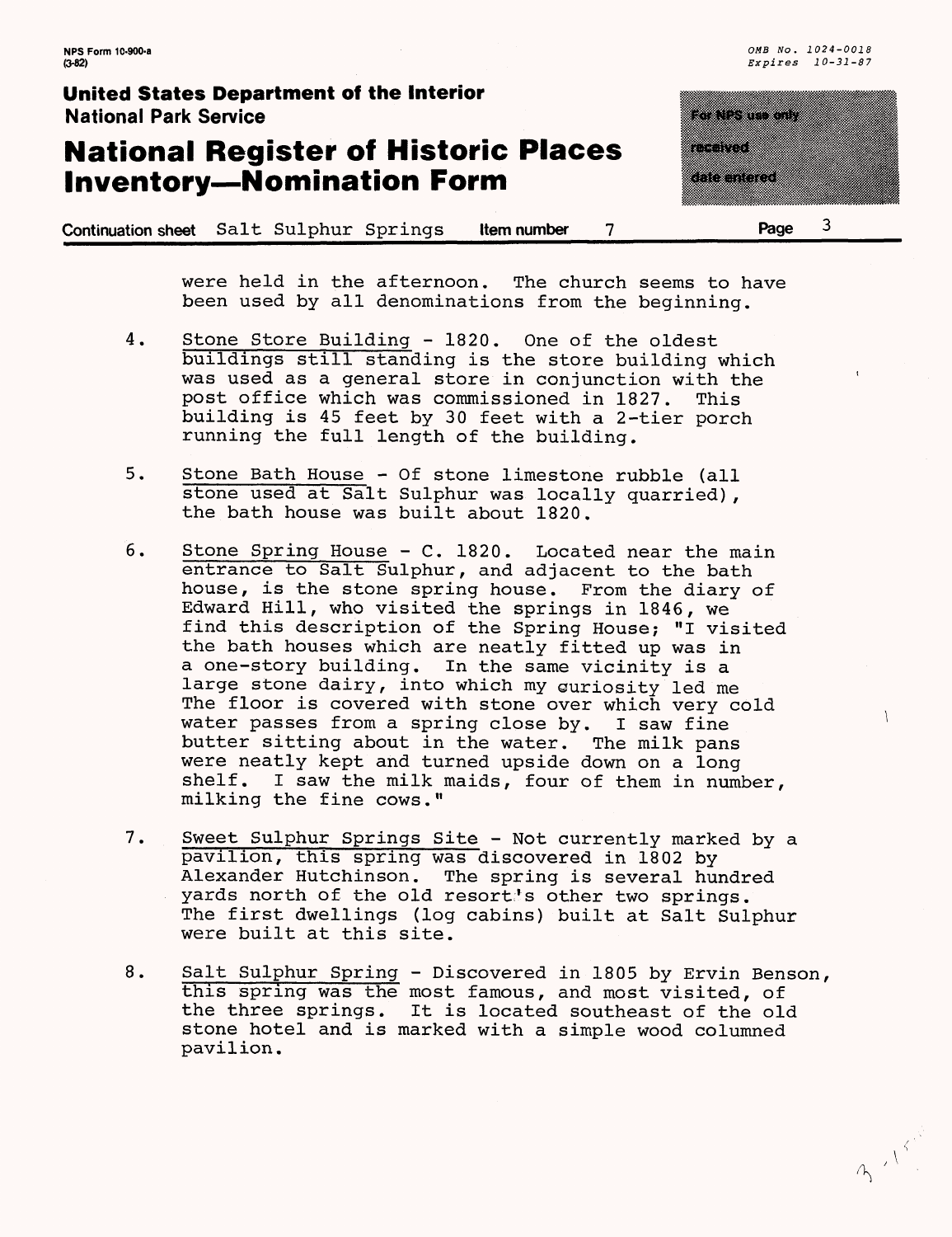**NFS Form 10-900-a** *OMB No* , *1024-0018* 

**United States Department of the Interior** National Park Service

#### **National Register of Historic Places Inventory—Nomination Form**

**Continuation sheet**  $\text{salt}$  Sulphur Springs **Item number 7 Page 4** 

9. Iodine Spring - This spring, marked by a simple wooden canopy, was in full use (with the other two) by 1838. The iodine waters were considered a rarity in this  $\gamma$ <br>section of (West) Virginia in pre-statehood vears. The section of (West) Virginia in pre-statehood years. iodine spring is located a short distance southeast of the Salt Sulphur Spring.

Changes occurring at Salt Sulphur Springs during the century of time marking the Spring's heyday have not seriously impaired the site's historical integrity. Despite the loss of the Erskine House, a formidable stone resort building constructed in 1836 (it stood on the hillside north of the Old Stone Hotel), and the disappearance of three of the five brick cottages, the present complex preserves enough of its former plan and principal buildings to impart a strong sense of place and time when Salt Sulphur ranked as a leading resort in the "Upper South."

Contributing/Non-contributing Resources

Contributing buildings 7 Contributing sites 3 Non-contributing resources 0

<u>ta da basa</u> pertama pertama di pertama di pertama di pertama di pertama di pertama di pertama di pertama di pertama di per<br>Pertama di pertama di pertama di pertama di pertama di pertama di pertama di pertama di pertama di pertama di

a matang

**(3'82)** Expires *10-31-87*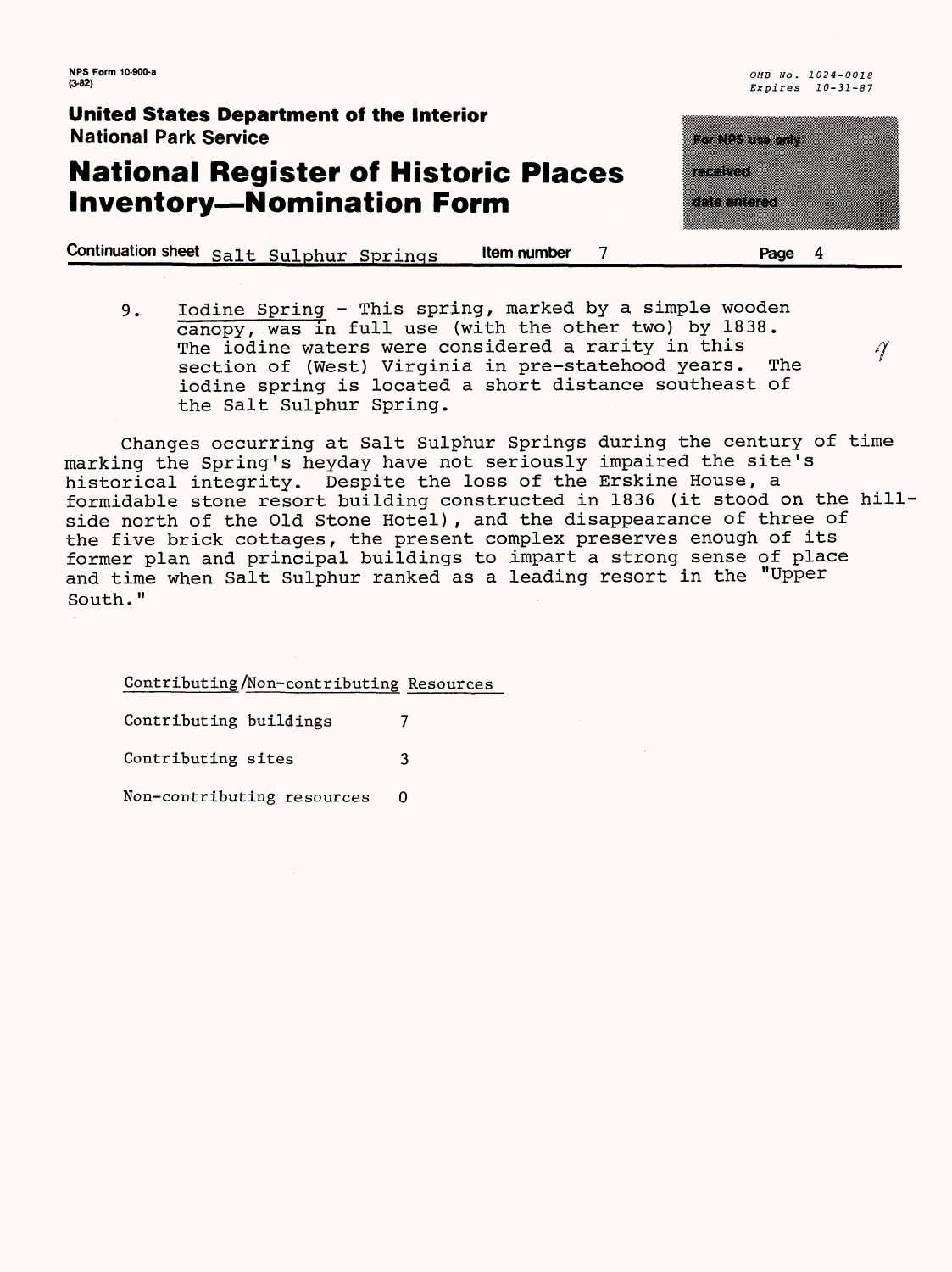## **8. Significance**

| <b>Period</b><br>$-1500 - 1599$<br>$1600 - 1699$<br>$\frac{X}{X}$ 1700-1799<br>$\sim$ 1900- | Areas of Significance—Check and justify below<br>___ prehistoric ___ archeology-prehistoric __ community planning<br>___ 1400-1499 ___ archeology-historic __ conservation<br><sub>___</sub> __ agriculture<br>$\frac{X}{1}$ architecture<br><u>_____</u> art<br>commerce<br>communications | $\overline{\phantom{a} \phantom{a}}$ economics<br>___ education<br>____ engineering<br>exploration/settlement ____ philosophy<br><u>__</u> __ invention | landscape architecture ____ religion<br>____ law<br>$-\mathbf{x}$ literature<br><u>_____</u> ^ military<br>$\sim$ music<br>politics/government _____ transportation | <u>__</u> __ science<br>$\frac{X}{X}$ sculpture<br>humanitarian<br><u>__</u> theater<br><b>Example 2.1 Contract Contract Contract Contract Contract Contract Contract Contract Contract Contract Contract</b> |
|---------------------------------------------------------------------------------------------|---------------------------------------------------------------------------------------------------------------------------------------------------------------------------------------------------------------------------------------------------------------------------------------------|---------------------------------------------------------------------------------------------------------------------------------------------------------|---------------------------------------------------------------------------------------------------------------------------------------------------------------------|---------------------------------------------------------------------------------------------------------------------------------------------------------------------------------------------------------------|
|                                                                                             | Specific dates $c.1820 - 1861$ ;<br>$7 - 1882 - 1913$                                                                                                                                                                                                                                       | <b>Builder/Architect</b>                                                                                                                                | John Fullen, Sr.,; John Fullen, Jr<br><b>Builders</b>                                                                                                               |                                                                                                                                                                                                               |

**Statement of Significance (in one paragraph)** 

Salt Sulphur Springs is the site of southeastern West Virginia's most significant collection of native .limestone buildings of the pre-Civil War era. The historic district conveys a strong sense of "a place in time" when hundreds of genteel visitors arrived from distant states to relax on spacious grounds amid rural conveniences that included a choice of sweet, chalybeate (salt and iron waters) or iodine waters that were believed to impart medicinal benefits to those who consumed or bathed in them. Because the springs were popular with Southern visitors, famous names of the "Old South" were recorded on the hotel's register. One of these early registers is preserved in West Virginia University's West Virginia and Regional History Collection. Among the visitors were: the R. B. Taney's of Baltimore; Presidents Madison, Monroe and VanBuren; John C. Calhoun; Jerome N. Bonaparte; Henry Clay; the Pinckneys and Wade Hamptons; Commodore and Mrs. George P. Upshur; Alexander H. Stephens; Gov. H. Johnson of Louisiana; Gov. J.B. Floyd of Virginia; actors Edwin and Robert Booth; Bishop Thomas P. Atkinson; Gov. Roop of Delaware; Col. and Mrs. Gqdsden of South Carolina; Major and Mrs. McClelland, etc.

The springs' facilities were of strategic interest to Confederate General Albert Jenkins who used the buildings and neighboring fields for his Eighth Virginia Calvary headquarters in 1862 before he made famous raids against Buchannon and'Ripley (West) Virginia.

The buildingsrat Salt Sulphur are grouped on the levels;of a spacious bend of Indian Creek; others stand upon a spacious hillside overlooking the old stone hotel. The primary building material is stone which was locally quarried and fashioned into fine masonry work by Lexington, Virginia, builder John Fullen, Sr., who worked at the site in the c. 1816-25 period. His son, John Fullen, was hired in 1882 to do additional stonework at Salt Sulphur. The buildings are generally in good condition and stand as the region's finest surviving collection of large stone structures.

The following excerpts were taken from The History of Salt Sulphur Springs by James Reginald Kidd - "Its Operation, Buildings and Owners to the Time of the Civil War" as published in the West Virginia History, A Quarterly Magazine - Volume XV, April, 1954, Number 3, published by the State Department of Archives and History, Charleston, West Virginia.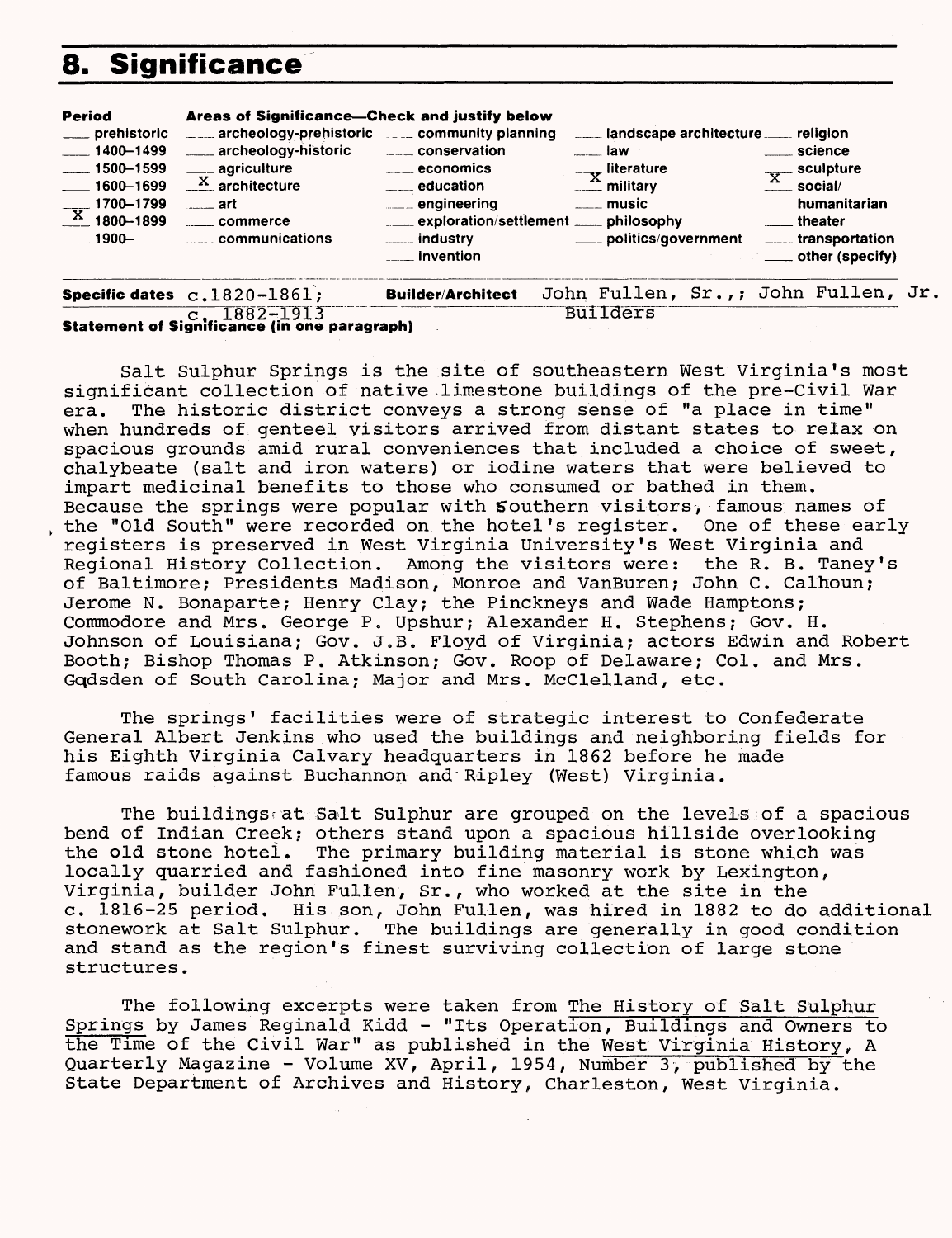# **9. Major Bibliographical References\_\_\_\_\_\_\_\_\_**

1. Kidd, James Reginald, The History of Salt Sulphur Springs West Virginia History Magazine, Vol. 15, No. 3, April, 1954 State Department of Archives and History. Charleston

| 10. Geographical Data                                                                                                                                                                                                                                                                                                                                                                                                                                                                             |                                                                                                    |
|---------------------------------------------------------------------------------------------------------------------------------------------------------------------------------------------------------------------------------------------------------------------------------------------------------------------------------------------------------------------------------------------------------------------------------------------------------------------------------------------------|----------------------------------------------------------------------------------------------------|
| Acreage of nominated property 34 acres approx.<br>Quadrangle name Union, WV<br><b>UTM References</b>                                                                                                                                                                                                                                                                                                                                                                                              | øÑ,<br>Quadrangle scale 1:24,000                                                                   |
| A<br>538060<br> 1,7 <br>$14$ $15$ $76$ $8$ $0$                                                                                                                                                                                                                                                                                                                                                                                                                                                    | $B$  1 $\overline{1}$<br>538240<br>$4$ 15 7 9 0 0 1                                                |
| <b>Northing</b><br><b>Easting</b><br>Zone<br>538020<br> 4 1 5 8 070<br>$\vert$ 1<br>C                                                                                                                                                                                                                                                                                                                                                                                                             | <b>Northing</b><br>Zone<br>Easting<br>538200<br> 7 <br>D 11                                        |
| 538080<br> 0 <sub> </sub> 1 <sub> </sub> 3 8 <sub> </sub> 5 1 4 <br>Е                                                                                                                                                                                                                                                                                                                                                                                                                             | 4158280<br>0, 5, 8, 7, 8<br>0, 7,`0¦-&, 5  1 <sub>ו</sub> 4<br>$\vert 1 \vert$<br>F.               |
| 537820<br> 0 <sub> </sub> 0 1 8 <sub> </sub> 5 1 <sub> </sub> 4                                                                                                                                                                                                                                                                                                                                                                                                                                   | $537.77201 + 4758020$<br>H[1,7]                                                                    |
| Verbal boundary description and justification                                                                                                                                                                                                                                                                                                                                                                                                                                                     | - 22<br>337 F SN                                                                                   |
| 오포리<br>See attachmentstras                                                                                                                                                                                                                                                                                                                                                                                                                                                                        | 意言<br>おもぼしてしており                                                                                    |
| List all states and counties for properties overlapping state or county boundaries                                                                                                                                                                                                                                                                                                                                                                                                                |                                                                                                    |
| state<br>code<br>N/A                                                                                                                                                                                                                                                                                                                                                                                                                                                                              | county<br>code                                                                                     |
| eode.<br>state                                                                                                                                                                                                                                                                                                                                                                                                                                                                                    | county<br>code                                                                                     |
| <b>Form Prepared By</b>                                                                                                                                                                                                                                                                                                                                                                                                                                                                           | はこむ                                                                                                |
| organization<br>street & number                                                                                                                                                                                                                                                                                                                                                                                                                                                                   | June 15, 1985<br>date<br>$\sim$ 2 and a special field that the telephone $\approx$ 304 –348 – 0240 |
| Union<br>city or town                                                                                                                                                                                                                                                                                                                                                                                                                                                                             | West Virginia 24983<br>state                                                                       |
| 2. State Historic Preservation Officer Certification<br>The evaluated significance of this property within the state is:<br>national<br>$\mathbf{x}$ state<br>As the designated State Historic Preservation Officer for the National Historic Preservation Act of 1966 (Public Law 89-<br>665), I hereby nominate this property for inclusion in the National Register and certify that it has been evaluated<br>according to the criteria and procedures set forth by the National Park Sentice. | local                                                                                              |
| <b>State Historic Preservation Officer signature</b>                                                                                                                                                                                                                                                                                                                                                                                                                                              |                                                                                                    |
| State Historic Preservation Øfficer<br>title                                                                                                                                                                                                                                                                                                                                                                                                                                                      | date<br>September 10, 1985                                                                         |
| For NPS use only<br>I hereby certify that this property is included in the National Register<br><i>i</i> Hndwas<br>arwa                                                                                                                                                                                                                                                                                                                                                                           | <b>DEC.</b> VERTICE Edate in                                                                       |
| <b>Keeper of the National Register</b><br>pa a kuōn cum shi su na binn s                                                                                                                                                                                                                                                                                                                                                                                                                          | ticao hu                                                                                           |
| <b>Attest:</b>                                                                                                                                                                                                                                                                                                                                                                                                                                                                                    | date                                                                                               |
| <b>Chief of Registration</b>                                                                                                                                                                                                                                                                                                                                                                                                                                                                      |                                                                                                    |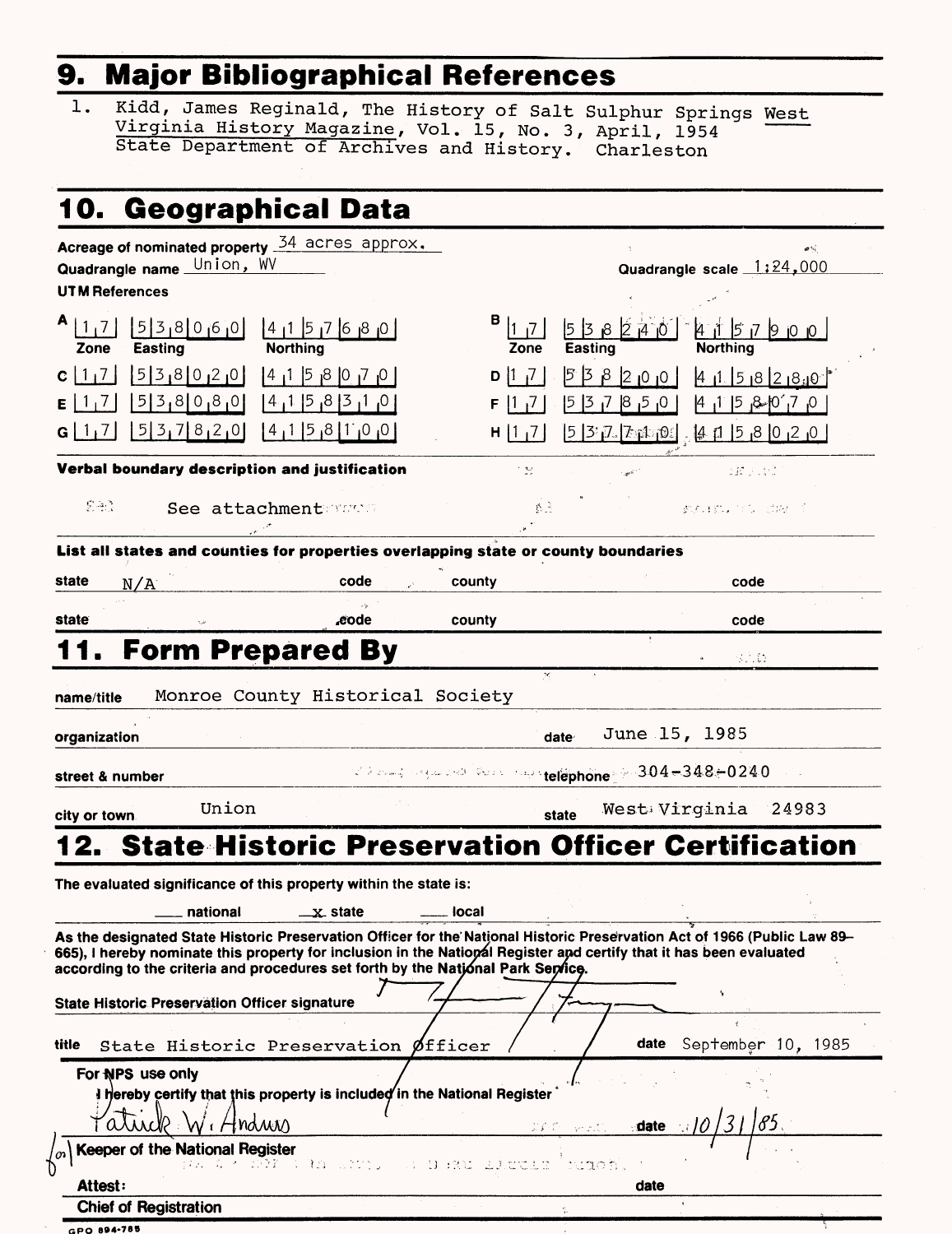#### **National Register of Historic Places Inventory—Nomination Form**

**Continuation sheet** Salt Sulphur Springs **item number 8\_\_\_\_\_\_\_\_\_\_\_Page 2\_\_\_\_\_**

E KRISTO <u>mana</u> 

William Shanks received 595 acres of land on Indian Creek in Monroe County by a grant in 1787. Shanks kept this land a few years, and on September 1, 1797, he and his wife, Sarah, sold 500 acres of it to Ervin Benson. Benson paid Shanks 200 pounds for 100 acres, of which he received by "pattan" August 31, 1795. It was located on the north side of Indian Creek. This appears to be the land on which the resort later was built. The other 400 acres also cost 200 pounds, and the deed listed the patent date as 1784.

The first indication that water of special note was available on this land was in 1802, when Alexander Hutchinson found what became known as the Sweet Sulphur Spring while boring for salt along Indian Creek. A second spring, Salt Sulphur, proper, was discovered in 1805 by Benson. He was seeking sulphur or salt water. The spot, several hundred yards down stream from the Sweet Sulphur Spring, had been known in earlier times as a "lick" for buffalo and deer.

It is not known the nature of hotel facilities at the Springs prior to<br>1820. The first building was at the site of the Sweet Sulphur Spring. The first building was at the site of the Sweet Sulphur Spring, and it was quite likely, at first, a dwelling house. The date of its erection is not known. It was a large frame house and was used as a hotel in the early days, as were several cabins. It was still standing and in use in 1840. John Fullen, Sr., was brought from Lexington in 1816 to construct a stone hotel building. The Benson family lived in a two-story log cabin on top of a sharp knoll, a few yards from the present church at Salt Sulphur Springs. The cabin was constructed by Benson in 1787. The stone bathhouse located at the edge of Indian Creek at the entrance to the grounds was built about 1820. In it were three bathrooms. Water from the creek was heated in boilers fired by slaves. Later Erskine and Caruthers made improvements and piped in the water from Sweet Sulphur Spring.

William Erskine, a member of a family prominent in the Monroe and Greenbrier region, married Peggy, daughter of Ervin Benson, on May 10, 1810. William Erskine was the son of Michael Erskine and Margaret Handley Pauley Erskine. Margaret Handley married Capt. John Pauley and they were in a party that left Handley's Fort at Union in 1778. On the way to settle in Kentucky they were ambushed by the Indians just east of Bluefield. All were killed except Margaret who was taken prisoner and held captive for three years before being ransomed. Later she returned to Union and married Michael Erskine.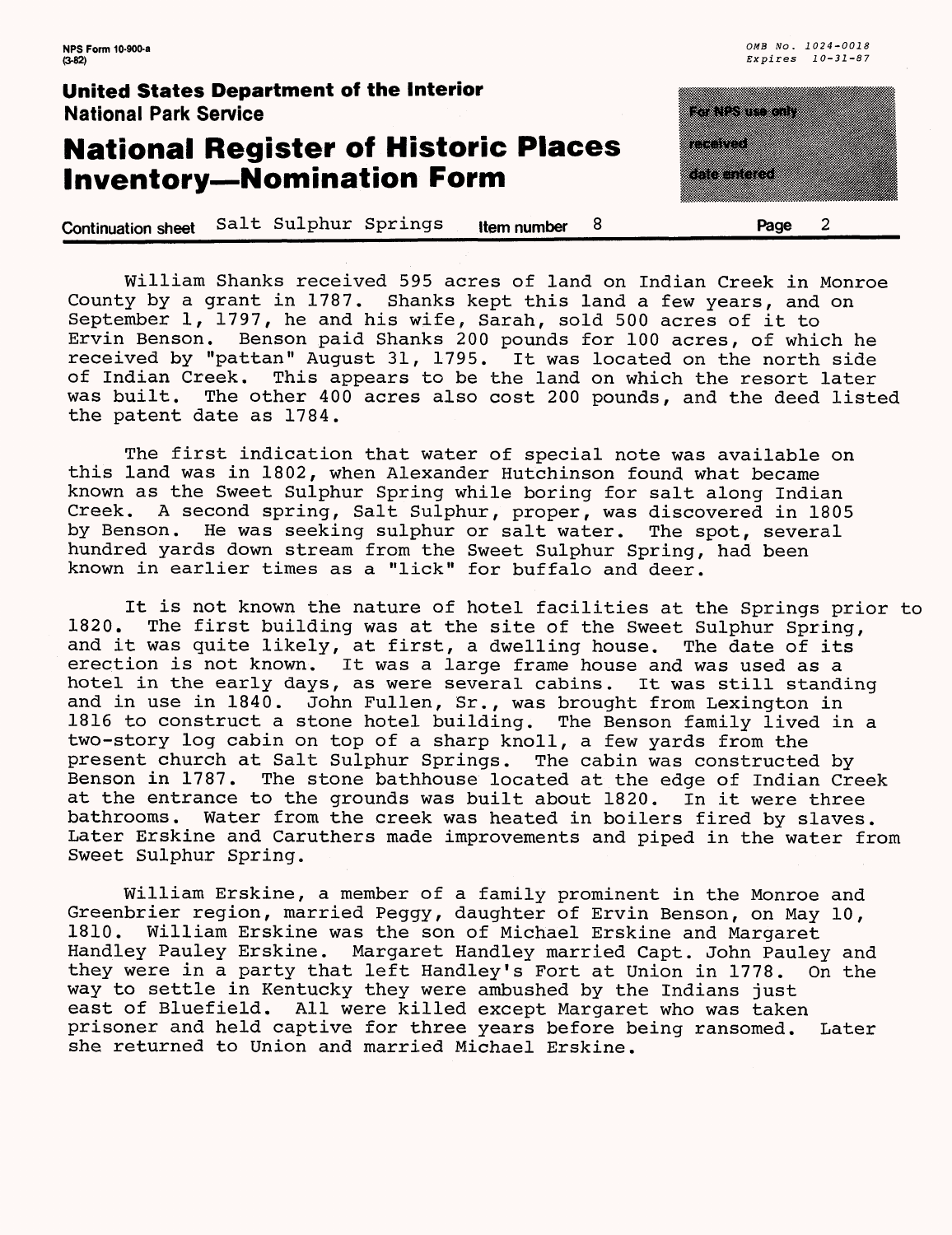$\overline{3}$ 

#### **United States Department of the Interior** National Park Service

## **National Register of Historic Places Inventory—Nomination Form**

**Continuation sheet** Salt Sulphur Springs **Item number 8\_\_\_\_\_\_\_\_\_\_\_\*\*&\***

iya taraftan da a a shekara a a shekara

Isaac Caruthers came from Lexington, Virginia, and married Jane Benson on December 26, 1816. He began the operation of a general store at Salt Sulphur Springs at the time of his marriage or soon thereafter. According to the National Archives, Washington, D.C., the U.S. Post Office was commissioned in 1827 at Salt Sulphur Springs. As it was the custom at that time to operate the general store and the post office together, I would assume that Isaac Caruthers was the postmaster.

The partnership between the brothers-in-law, Erskine and Caruthers, began October 13, 1821.

It may be well to note how the Salt Sulphur Springs property came into the hands of Erskine and Caruthers. In 1818, Ervin Benson's will was probated. It provided that the Salt Sulphur Springs It provided that the Salt Sulphur Springs property should be sold within a period of two to three years after his death and the proceeds to be divided among his children, so that two of his daughters were to receive one thousand dollars each, and<br>the other daughters were to receive one dollar each. Erskine and the other daughters were to receive one dollar each. Caruthers managed to acquire the Salt Sulphur Springs property from the other heirs. Salt Sulphur Springs definitely operated as a resort hotel in 1821. Erskine and Caruthers announced their plans for operating a summer resort in 1823 with an announcement in a Richmond newspaper. "...Thanking them for their already liberal patronage, they are happy to inform them that they have erected twentyfour new cabins, large and commodious together with a special dining and ball room, which will add greatly to the comfort and convenience of their company. Their stables are also large and convenient..."

An excerpt from a Massachusetts woman's letter to her brother in 1833, described her stay at Salt Sulphur: "The house is admirably kept here and the food is plentiful fare and the quiet and comfort are a striking contrast to the White Sulphur".

The increased tide of visitors to the Salt in the early 1830's gave the owners new confidence for the future of the Springs. As a result they set about to improve the facilities and make them larger. The stone hotel building near the banks of Indian Creek and the cabins were proving inadequate for the numbers of guests who came during the summers. A new hotel building was planned. It was to be on a much summers. A new hotel building was planned. grander scale than anything at Salt Sulphur Springs, and its location was to overlook all other parts of the resort community. The site was on the ridge just north of the Salt Sulphur and Iodine Springs, and it was to be called the Erskine House in honor of William Erskine.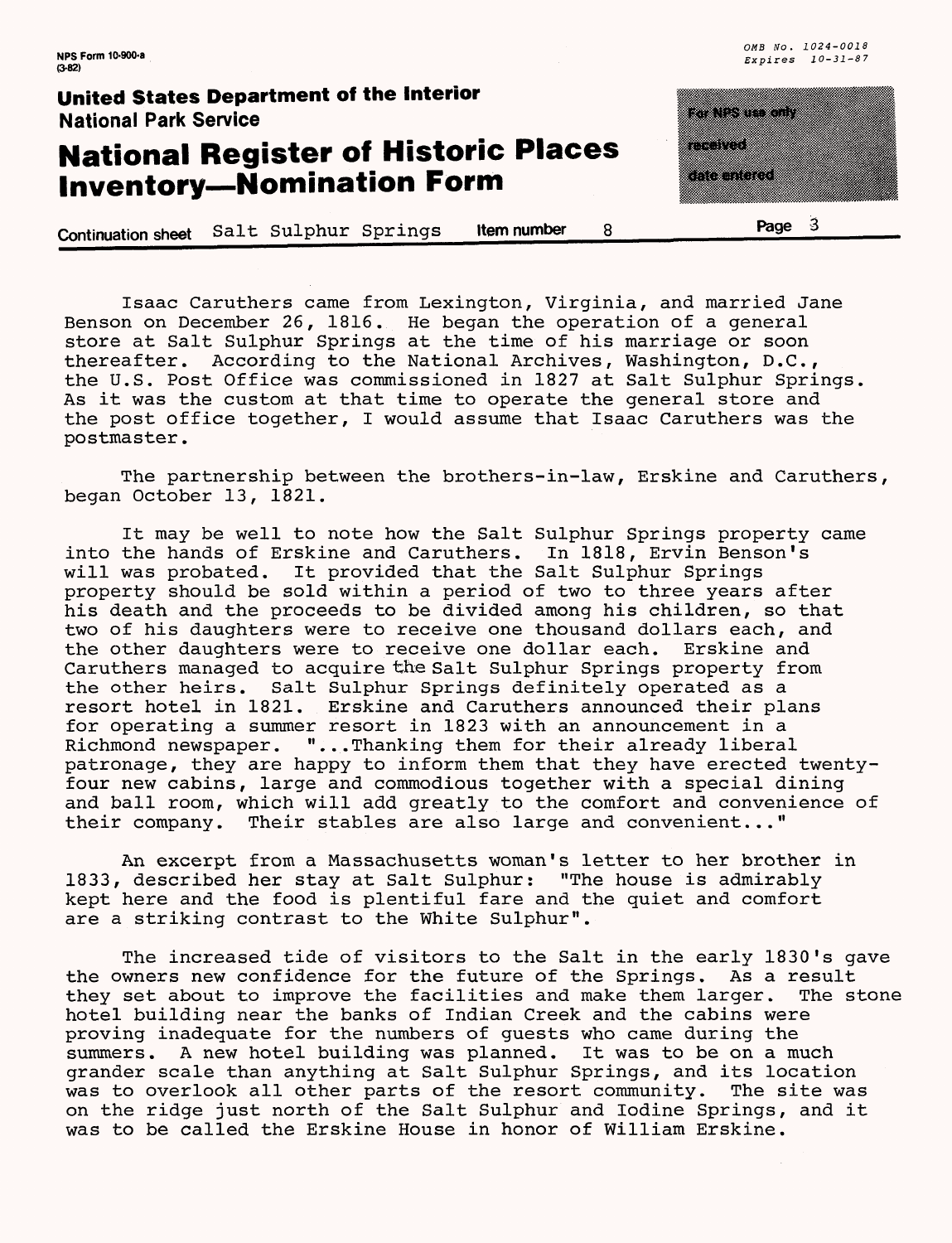| <b>NPS Form 10-900-a</b><br>$(3-82)$                                            |                  |                    | OMB No. 1024-0018<br>Expires $10-31-87$ |
|---------------------------------------------------------------------------------|------------------|--------------------|-----------------------------------------|
| <b>United States Department of the Interior</b><br><b>National Park Service</b> |                  | a kata wa Tanzania |                                         |
| <b>National Register of Historic Places</b>                                     |                  | etti t             |                                         |
| <b>Inventory-Nomination Form</b>                                                |                  | komunika           |                                         |
| Salt Sulphur Springs<br><b>Continuation sheet</b>                               | 8<br>Item number | Page               |                                         |

Construction of the Erskine House was begun in 1836. John Fullen, Sr., Thomas Black, and James McClure did the stonework for walls, chimneys, foundations, and steps. The Erskine House is 206 feet long by 45 feet wide. It contains 72 rooms for guests. The building stood three-stories high with outside galleries of wood framework running the full length of the building on each level. Beneath the building and under the bottom gallery were rooms where slaves, who came to the springs with their masters, were housed. There were seven large stone chimneys which afforded a fireplace in each room. There were a number of brick cottages constructed at the east end of the Erskine House. It is not definitely known how many there were but two are standing today. The date of their construction is now known.

"...A little beyond, just past the cherry red cottages on the stonewalled terrace above the read, once stood the famous ante-bellum "House of the Tiger," wherein was played an historic game of old sledge, or poker, for the stakes of \$10,000, for Southern blood was hot in those old gambling days."

The writer described the doors of Salt Sulphur buildings with "double barrelled, ponderous, old-fashioned English locks, with keys twice turning in the wards to do their work."

The little church at Salt Sulphur Springs, located adjacent to the store, was built, probably in the late 1830's or early 1840's (as local tradition has it ; by contributions of South Carolinians. Whether only by South Carolinians or not, cannot be ascertained, but it was built with funds contributed by guests at the Springs who saw a need for worship. Episcopal services were held generally on Sunday mornings, and Presbyterian services were held in the afternoon. The church seems to have been used by all denominations from the beginning.

The Salt Sulphur Springs management was able to provide inexpensive meals to visitors during the summer months chiefly because much of the materials were produced on the farms owned by Erskine and Caruthers. Caruthers purchased a farm near Barger Springs on the Greenbrier River eighteen miles from Salt Sulphur Springs and due to the climate there, vegetables could be harvested about two to three weeks earlier. This was quite an advantage to the Hotel.

The partners operated their own water mill where flour, feed, and meal were ground for use at the hotel and for sale at their store.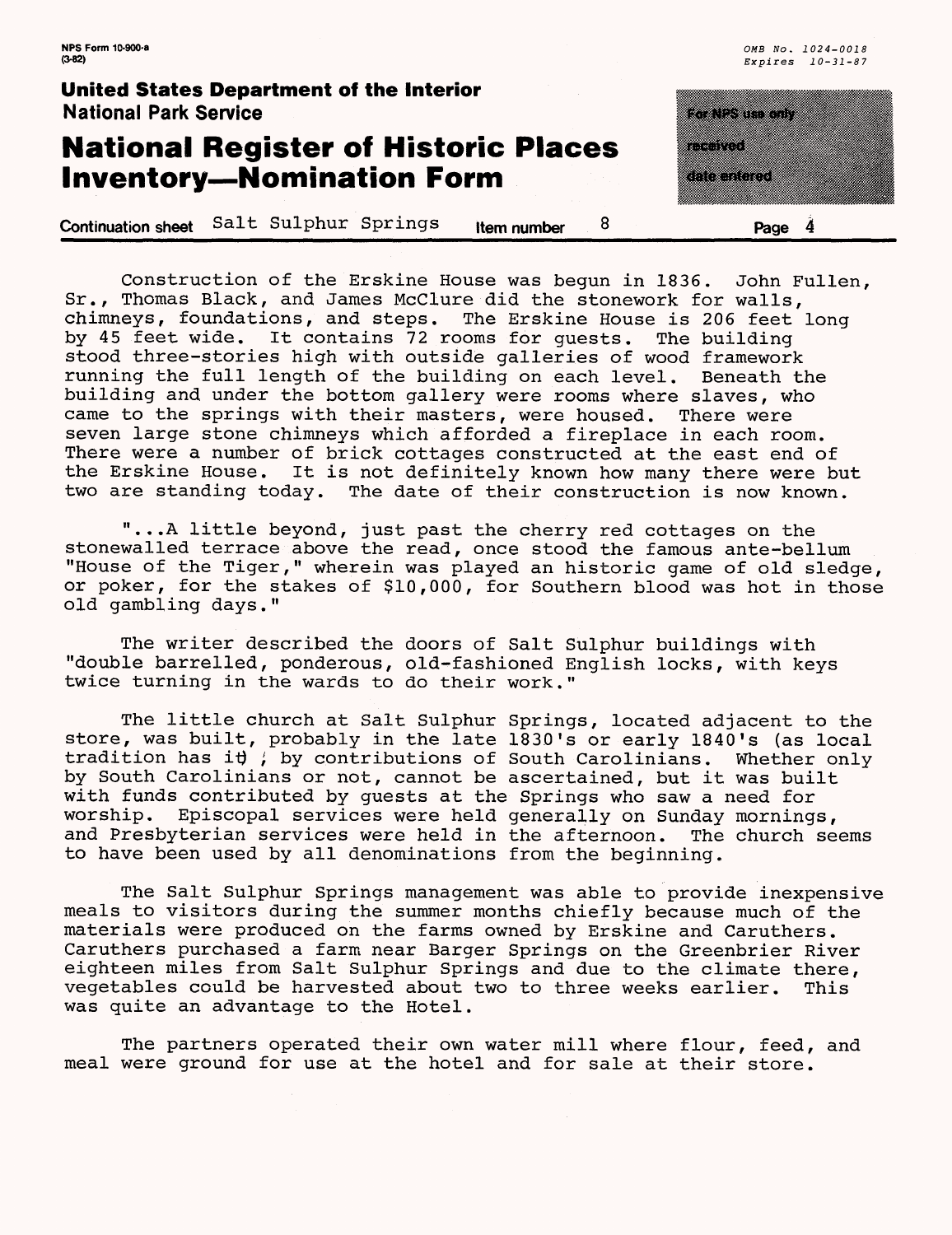## **National Register of Historic Places Inventory—Nomination Form**

**Continuation sheet** Salt Sulphur Springs **Item number 8\_\_\_\_\_\_\_\_\_\_\_Page 5**

te a control de la **MANAGERIA DE LA PROPERTA** 

On the lower end of the hotel lawn, only a short distance from the Iodine Spring, was the bowling alley. It probably was built in the later 1820's and continued in use up to the Civil War. Erskine and Caruthers operated a race track on their farm at a distance of a mile or more down Indian Creek from the hotel. A blacksmith was mile or more down Indian Creek from the hotel. operated on the hotel grounds for the convenience of the guests and doing all the work necessary for the hotel and farm. Most of the early guests arrived by stagecoaches, horseback, surries and buggies.

Isaac Caruthers died in 1853 and his partner William Erskine continued to operate Salt Sulphur Springs through its most successful years. Then the fatal blow to the Springs was struck in the form of<br>war. Erskine died in September, 1863. From that time to the end of Erskine died in September, 1863. From that time to the end of the war, little is recorded as to what happened at the Springs. Army units came and went; officers stayed days or weeks, but there was no steady income to keep the buildings and grounds in condition for the reception of guests when the conflict ended. From the meager records, it seems that Erskine's wife, Margaret Erskine, ran the place, perhaps with the help of her son-in-law, Nathaniel Harrison. On October 14, 1864, Mary M. Harrison (daughter of William Erskine) purchased the property. The purchase price was \$40,000 to bepaid in Confederate currency but the war soon ended and it was never paid.

After the Civil War in 1867 there was an attempt to revive the operation of the Springs to full operation. The first Salt Sulphur Springs Company was formed with Adam E. King of Washington, D.C. as president. A lease for ten years was made at \$5,000 per year, but this company failed to make the Springs pay and it was soon returned to The resort did not operate in any form as a resort for the next ten years.

Due to unpaid debts, the United States District Court of West Virginia ordered the property to be sold and the sale was held in April, 1878, and resulted in a high bid of \$7,060. The court refused to sanction the sale and it was resold August 6, 1878, and was purchased by John Connell of Richmond for \$8,610.

During the ownership of John Connell in 1880 much repair work was done. The following summer space for 300 quests was reported available The following summer space for 300 quests was reported available.

A corporation was formed in December, 1881, and Connell deeded his entire property at Salt Sulphur Springs to the new firm, the Salt Sulphur Springs Company. During the summer of 1882, a great amount of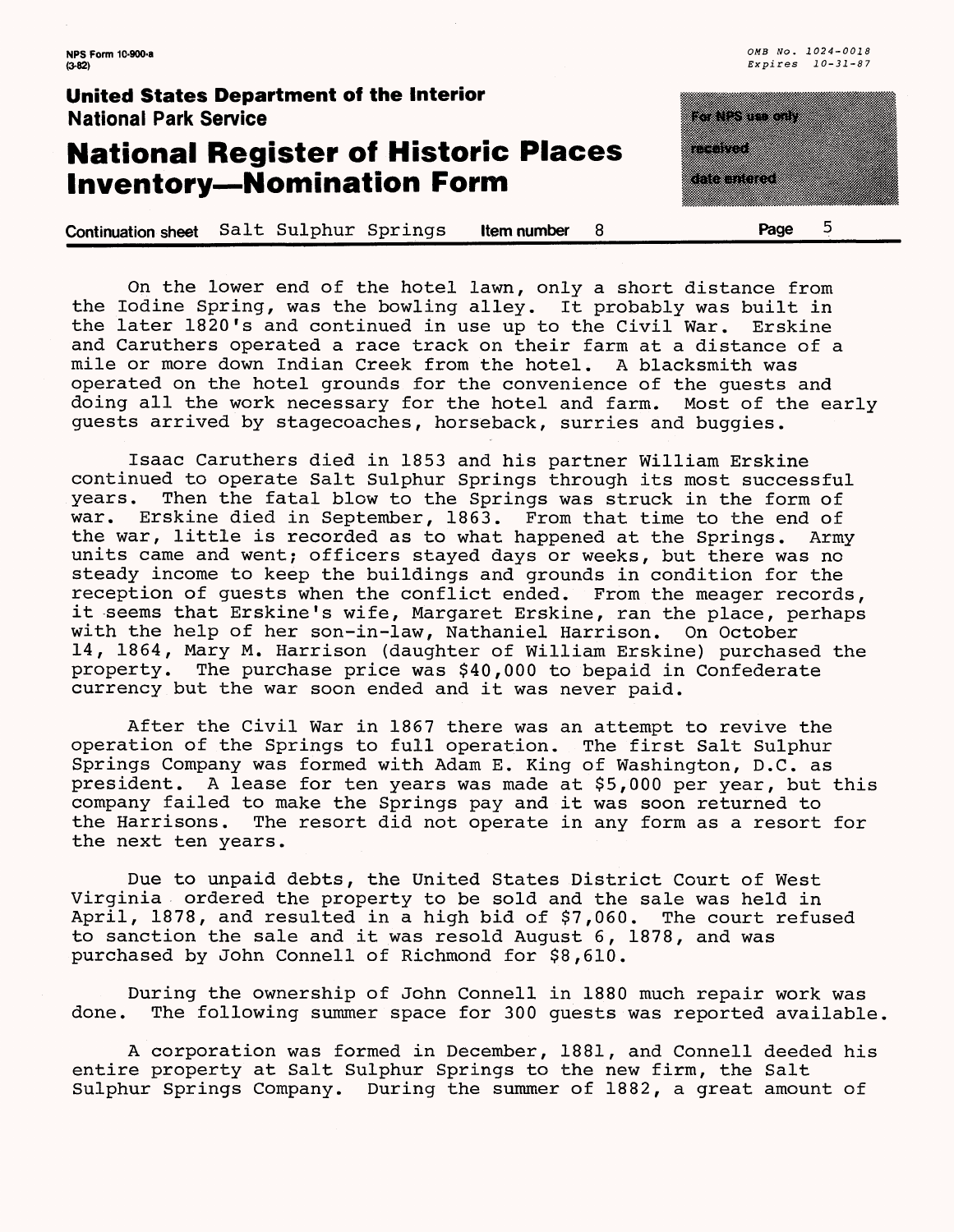**NPS Form 10-900-a (3-82)**

**United States Department of the Interior** National Park Service

## **National Register of Historic Places Inventory—Nomination Form**

E TA SANTA TA 1991 a a shekara 6

**Continuation sheet** Salt Sulphur Springs **Item number 8 Page**

plastering and stone work was done on the Caruthers House, the Erskine House and other buildings. It is interesting to note that again a member of the Fullen family was called upon to do the work. This time it was John Fullen, the son of the J.J. Fullen, Sr., who had constructed the buildings more than fifty years before.

Col. J.W.M. Appleton made his appearance at the Springs in May, 1882, and was from that time active manager of the resort. Appleton was born in Boston. He was commissioned early in 1863, and was commissioned a major at that date. He was promoted to brigadier general in the West Virginia state militia, and he was adjutant general of the state from 1897 to 1901.

Appleton's career as manager of the Springs brought a spirit of what may be termed "Yankee initiative". In communications with other communities he solved the problem by setting up a telegraph line from Salt Sulphur to Union; from there connection might be made to Fort Spring and to any part of the country. A stage line was also organized to run between the Springs and the railway station on the C&O Railroad at Fort Spring. A bar was opened in the summer of 1882 under the management of E.T. Connell.

Appleton was adept at many things, photography included. The Journal in 1882, shows he purchased various quantities of photographic supplies. He encouraged the guests to use the camera.

Apparently from the records a considerable number of guests came to the Salt Sulphur Springs during the period of the 1880's and 1890's and after 1900. Appleton advertised it as the "Home-like Resort". The daily rate was listed as \$2.25 per day; the weekly rate \$12; and the monthly rate \$30 to \$40. Children under ten years were rated at half cost. The reqular season began on June 15. The regular season began on June 15.

Appleton's death came in 1913 when he was gored by a Jersey bull as he was letting the animal through a gate near the Salt Sulphur Springs store. The Springs were not opened for the following year, nor for several years until a new management took over. Probably the best remembered events that took place at the Salt Sulphur Springs after the<br>death of Appleton, were the Four-H camps. The first camp was held at death of Appleton, were the Four-H camps. the resort in 1916; it was the second such camp held in the state. This and other camps in succeeding years were not termed Four-H camps but county farm boys institutes. Girls as well as boys attended. They became Four-H camps about 1920.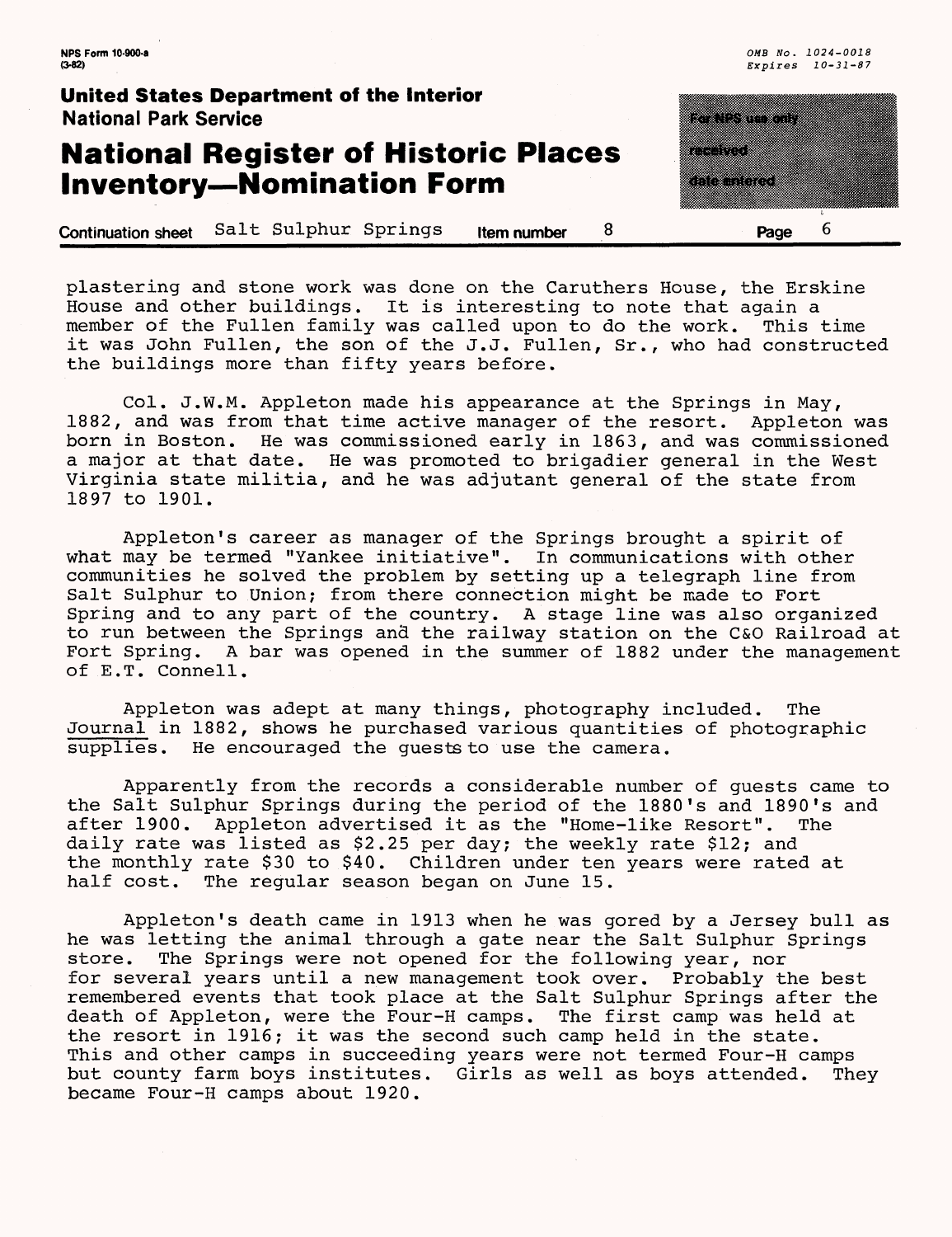## **National Register of Historic Places Inventory—Nomination Form**

<u>matang pang</u> a a shekara a a shekara

**Continuation sheet** Salt Sulphur Springs **Item number** 8 **Page 7** 

Four-H camps were held annually at Salt Sulphur Springs up through 1924, when it was deemed advisable to hold them elsewhere because the buildings were unsafe.

The Springs were closed after 1914 and owners sought to find a buyer. Their efforts went unrewarded, and in 1918, it was decided to sell the property at public auction. The land was divided into plots. A crowd of 500 attended the sale which was held April 18, 1918. The area on which the springs and hotel buildings were located was designated as Lot Number Nine and consisted of 38 acres. It was sold to E. Don Ballard for \$7,220. During the period immediately following the sale, little was done to return the property to the use of a resort hotel. Ballard operated the store as his chief business. On February 3, 1921, he sold the property to F. Lory and Sons (a Charleston corporation). Shortly thereafter F. Lory and Sons sold the entire property to P.E. Holz, a Charleston meat packer and wholesale grocer. The purchase price was \$20,000. In 1930, Holz added 16 acres which were originally Salt Sulphur Springs property.

Again, a company was formed to operate the Springs as a resort. It was named the Salt Sulphur and Iodine Springs Company. It was estimated that Holz spent more than \$50,000 repairing and renovating the property. Sufficient guests did not come to make a profitable business. The Salt Sulphur and Iodine Springs Company was dissolved in 1933. The last season the Salt Sulphur Springs operated as a resort The last season the Salt Sulphur Springs operated as a resort was in 1936.

Yes, they came before the Civil War. Families from the plantations, families from Richmond, Charleston, Mobile, Montgomery, New Orleans, Savannah, families of the military and naval men - they all came. The Social Set of the South of that day came to the springs of the Virginia mountains - and especially did the South Carolinians come to Salt<br>Sulphur Springs. "Nullification Row", a group of cottages at the "Nullification Row", a group of cottages at the Old Salt, had been named in their honor.

General Albert Jenkins used the buildings and neighboring fields for his Eighth Virginia Cavalry's headquarters in 1862 before he made his raid against Buckhannon and Ripley. He also winterquartered here during the war. Armies of both the Confederate and Federals were here at various times during the Civil War.

Among the notable persons who visited the Salt Sulphur Springs were: Henry Clay; Governor John Floyd of Virginia; John C. Calhoun of South Carolina; President Van Buren; Jerome N. Bonaparte, nephew of Napoleon Bonaparte; Governors of many states and many more.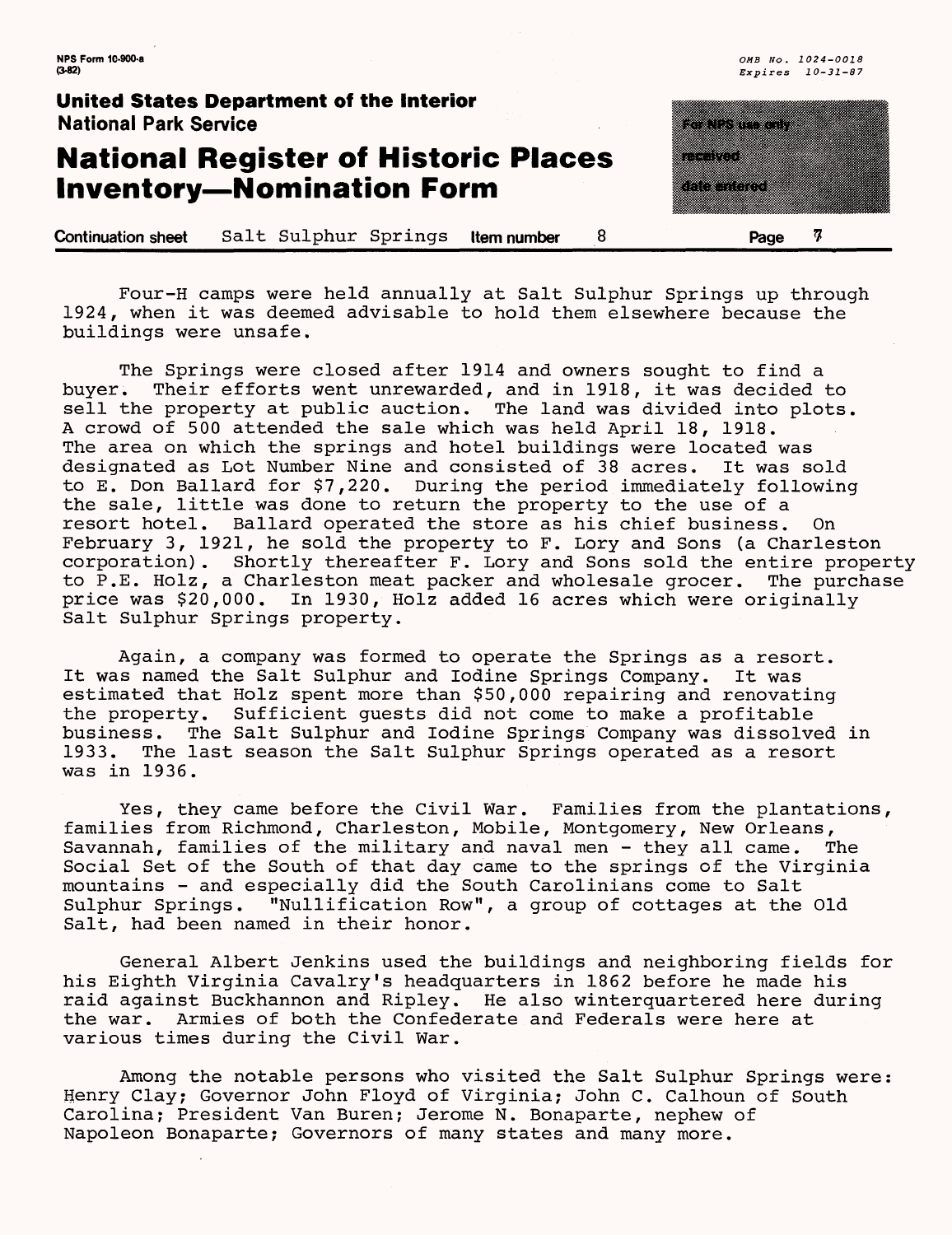#### **National Register of Historic Places Inventory—Nomination Form**

| ung tinggi |                     |  |
|------------|---------------------|--|
|            |                     |  |
| r Biografi |                     |  |
|            |                     |  |
|            | <u>e de la comp</u> |  |
|            |                     |  |
|            |                     |  |

**Continuation sheet** Salt Sulphur Springs **item number 8 Page**

After P.E. Holz' death, The National Bank of Commerce, Charleston, West Virginia, was made Trustee of the estate and by deed dated July 1, 1963, the property was sold to Marion Shiflet and James Bailey, which included the 38 acres known as the Salt Sulphur Springs property, also known as lot Number Nine, and 16 acres known as lot Number Eight.

Marion Shiflet and James Bailey in turn sold the property to Dr. Ward Wylie by deed dated October 16, 1983 (Deed Book 105, Page 127). Dr. Ward Wylie served one term in the West Virginia Legislature from Wyoming County and three terms in the West Virginia Senate from the ninth district. While in Wyoming County, Dr. Wylie operated the Wyoming General Hospital at Mullens. After Dr. Wylie purchased the Salt Sulphur Springs property he retired and moved to Salt Sulphur Springs making it his retirement home. He died on February 16, 1970 and in his will (Will Book 19, Page 34) he left the Salt Sulphur Springs property to his wife Anilee, his son Robert and his daughter Betty J. Farmer. Anilee and Betty now live on the property where they make their home.

Dr. Ward Wylie was a native of Monroe County and was born at Gap Mills, March 30, 1900.

The potential for the carrying out of historic archaeology studies at Salt Sulphur Springs seems especially promising. Because a number of early buildings in the complex have disappeared during the nearly two centuries of the district's existence, it is believed that excavations at the site of the Erskine House, several brick cottages, and the so-called Caruthers House could yield information valuable in American history.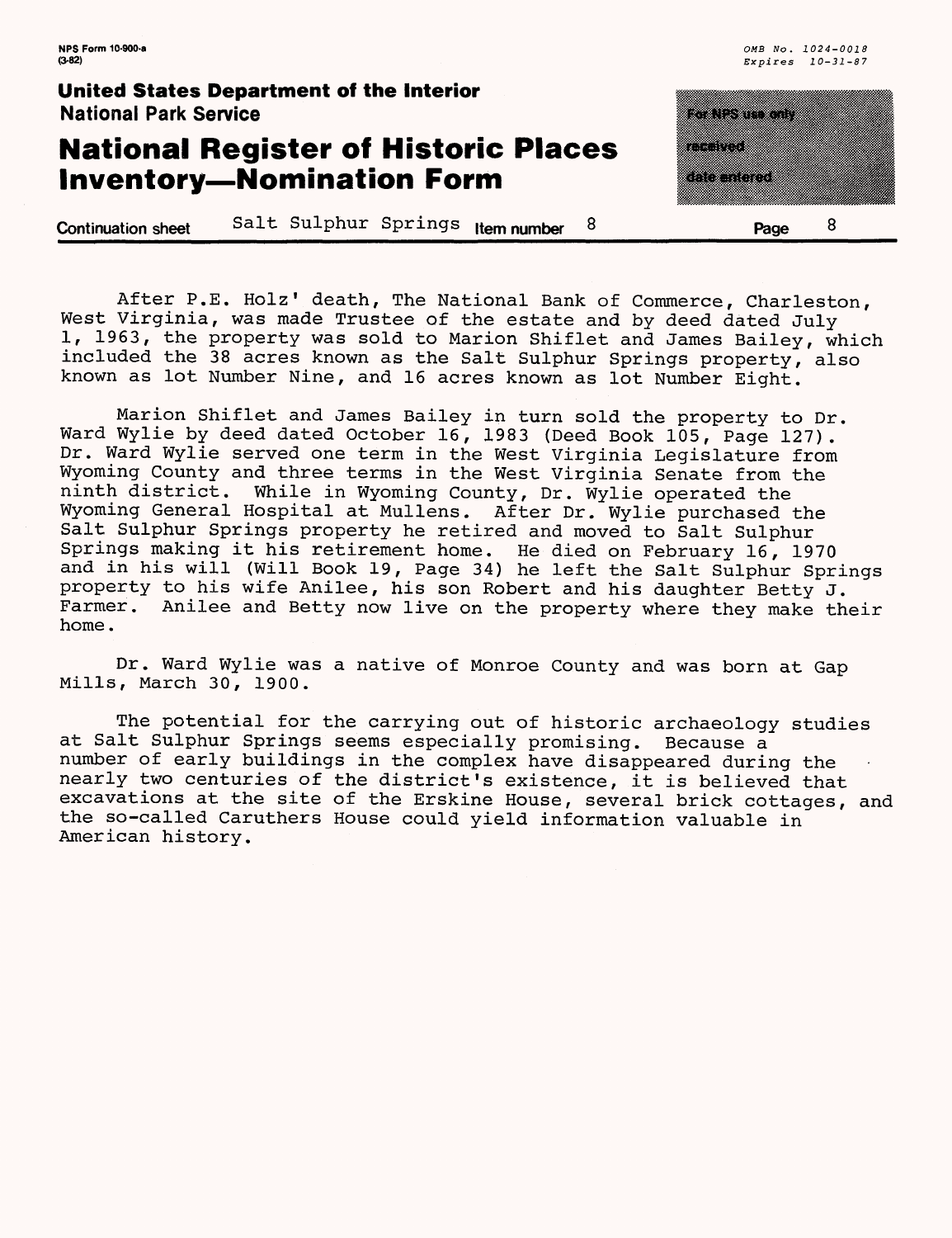## **National Register of Historic Places Inventory—Nomination Form**

**Continuation sheet** Salt Sulphur Springs **rtem number 9**

|           | <u>ka ka</u> |   |  |
|-----------|--------------|---|--|
| ministra  |              |   |  |
|           |              |   |  |
| an minggu |              |   |  |
|           |              |   |  |
|           | Page         | 2 |  |

- 2. Moorman, J.J., M.D., The Virginia Springs, 1847.
- 3. Price, Paul E., and et al, West Virginia Geological Survey, 1936 page 10-11 plates XXIV and XXV, photos.
- 4. Reniers, Perceval, The Springs of Virginia, 1941. University of North Carolina Press pp. 101, 102, 127, 144-149.
- 5. Edward Beyer, Albums of Virginia, Portfolio of Prints in 1858 (framed) Greenbrier County Library and Museum, Lewisburg.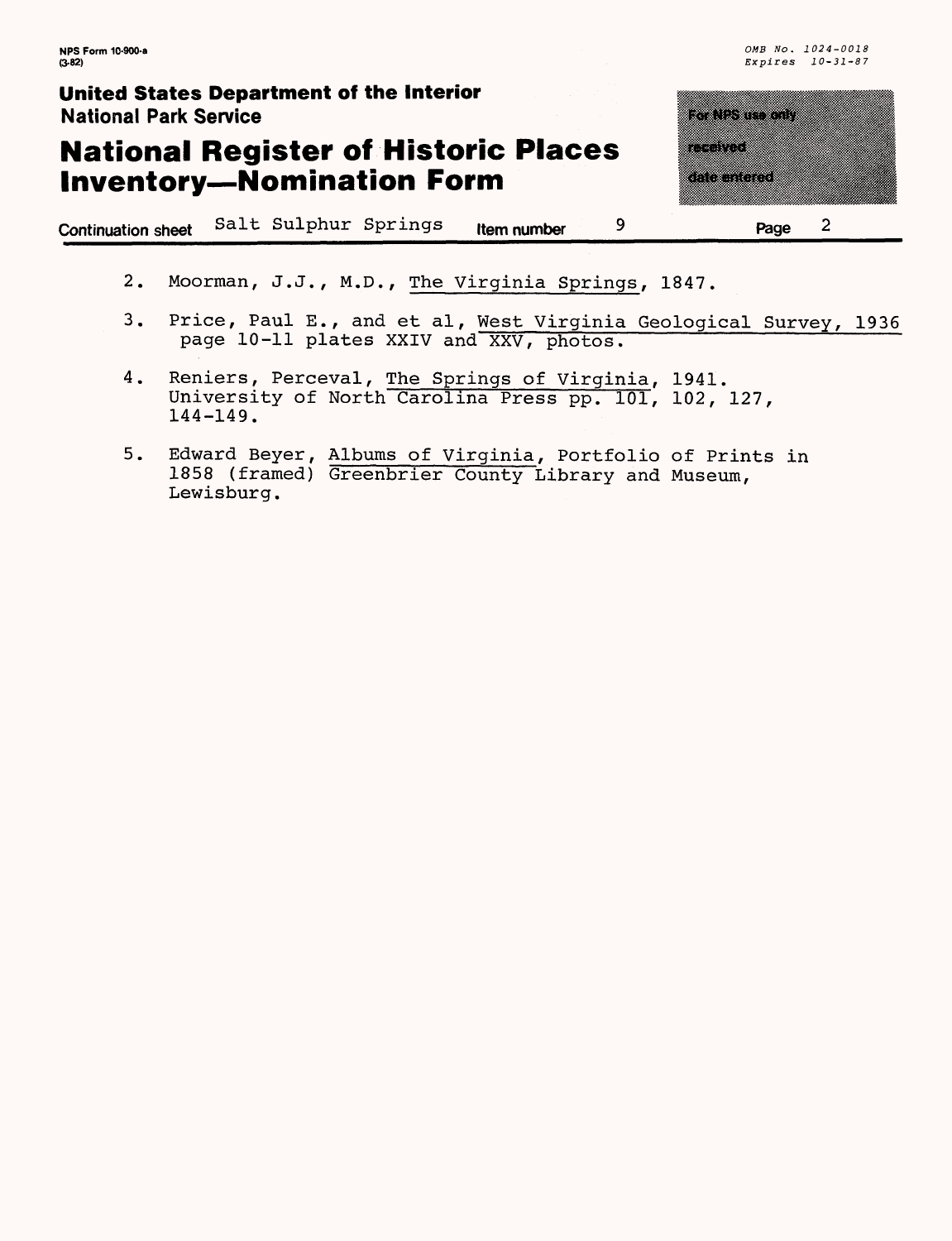#### **National Register of Historic Places Inventory—Nomination Form**

a kacamatan a kacamatan ing Kabupatèn Kabupatèn Jawa Bandaré a mata

**Continuation sheet** Salt Sulphur Springs **item number** 10 **Page** 2

Verbal Boundary Description

#### Northwest of U.S. Route 219:

Beginning at the southwest corner of the intersection of County Route 10/5 with U.S. Route 219, the boundary forms a 200 ft. square to include the stone church and stone store [200 ft. along the northwest edge of Route 219, 200 ft. along the southwest edge of County Route 10/5 connecting with U.S. Route 219]; and

#### Southeast of U.S. Route 219;

Beginning at the point immediately southeast of the intersection of County Route 10/5 with U.S. Route 219 on the southeast edge of Route 219, proceed 450 ft. southwest to the point of the bend in the highway; proceeding then 1200 ft. southeast along the northeast edge of U.S. Route 219 to a point approximately 200 ft. from the intersection of Route 219 with County Route 219/7; proceed 1000 ft. in a straight line northeast to the point of intersection with the 1900-ft. contour line ( U.S.G.S. Quad.); thence approximately 1000 ft. in a straight line northwest to the point of intersection with U.S. Route 219; thence 260 ft. southward along the southeast edge of Route 219, to the point opposite County Route 10/5, to form a rectangle.

Also inclusive of a rectangle beginning at a point 260 ft. north of the point opposite of County Route 10/5 on the southeast edge of Route 219 to form a rectangle 400 ft. long on the north and south sides and 800 ft. long on the east and west sides. The west and north sides of this rectangle are formed by the south and east edge of U.S. Route 219.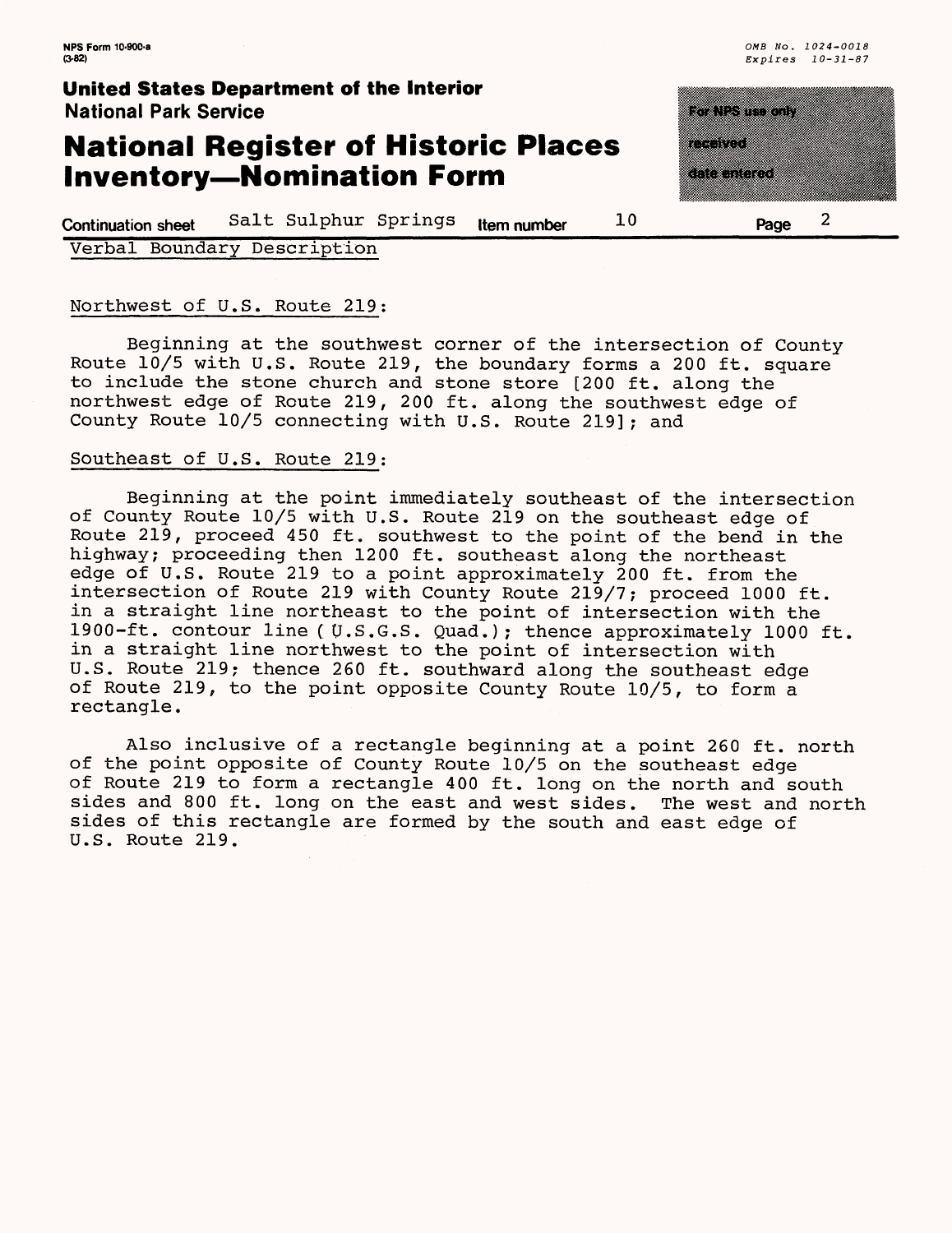## **National Register of Historic Places Inventory—Nomination Form**

**Continuation sheet** Salt Sulphur Springs HD **Item number 4**

<u> De Carrier de Carrier de Carrier de Carrier de Carrier de Carrier de la com</u> e e de <u> Manazarta</u>

**Page 2**

Mrs. Shirley Mossor Box 201 Union, WV 24983

Mrs. Ezzie McCoy c/o Episcopal Church Union, WV 24983